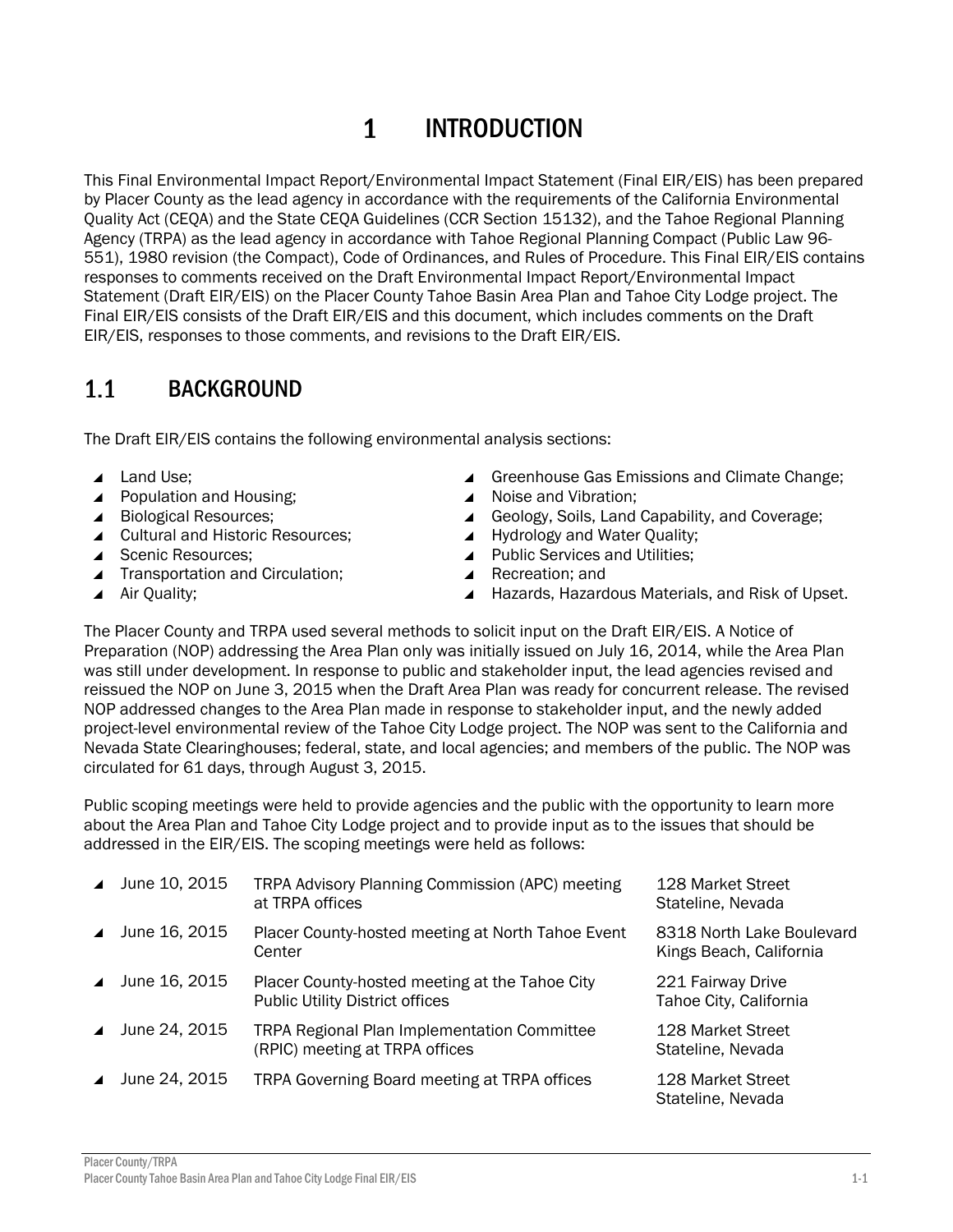Placer County also conducted two public workshops on June 22 and June 29 in Kings Beach and Tahoe City, respectively, to seek input on the Draft Area Plan and the proposed Tahoe City Lodge and issues to be addressed during environmental review.

At each of these meetings, Placer County and/or TRPA staff made presentations to describe the proposed project and to discuss key environmental issues identified in preliminary analyses using the CEQA Initial Study Environmental Checklist and TRPA Initial Environmental Checklist.

The Draft EIR/EIS was released on June 15, 2016 for public review and comment for a 60-day period (ending August 15, 2016). The Draft EIR/EIS was submitted to the California and Nevada State Clearinghouses; the Draft EIR/EIS and/or a Notice of Availability (NOA) was distributed directly to public agencies (including potential responsible and trustee agencies), interested parties, and organizations; and the Draft EIR/EIS made available for review during normal business hours at the following locations:

- $\blacktriangle$  Kings Beach Library 301 Secline Street Kings Beach, California 96143
- ▲ Placer County Planning Services 775 North Lake Boulevard Tahoe City, CA 96145

▲ Placer County Planning Services 3091 County Center Drive Auburn, California 95603

- ▲ Tahoe City Library 740 North Lake Boulevard Tahoe City, California 96145
- ▲ Tahoe Regional Planning Agency 128 Market Street Stateline, Nevada 89449

The Draft EIR/EIS was also available online at the following links:

<https://www.placer.ca.gov/departments/communitydevelopment/planning/tahoebasinareaplan>

http://www.trpa.org/document/projects-plans/

Five public hearings were held to receive input from agencies, organizations, and the public on the Draft EIR/EIS, as follows:

| $\blacktriangle$ | July 13, 2016   | TRPA APC meeting at TRPA offices                                                         | 128 Market Street<br>Stateline, Nevada               |
|------------------|-----------------|------------------------------------------------------------------------------------------|------------------------------------------------------|
| $\blacktriangle$ | July 27, 2016   | TRPA Governing Board meeting at the North Tahoe<br><b>Event Center</b>                   | 8318 North Lake Boulevard<br>Kings Beach, California |
| $\blacktriangle$ | July 27, 2016   | TRPA RPIC meeting at the North Tahoe Event Center                                        | 8318 North Lake Boulevard<br>Kings Beach, California |
| $\blacktriangle$ | July 28, 2016   | Placer County Planning Commission meeting at the<br>North Tahoe Event Center             | 8318 North Lake Boulevard<br>Kings Beach, California |
| $\blacktriangle$ | August 11, 2016 | North Tahoe Regional Advisory Council (NTRAC)<br>meeting at the North Tahoe Event Center | 8318 North Lake Boulevard<br>Kings Beach, California |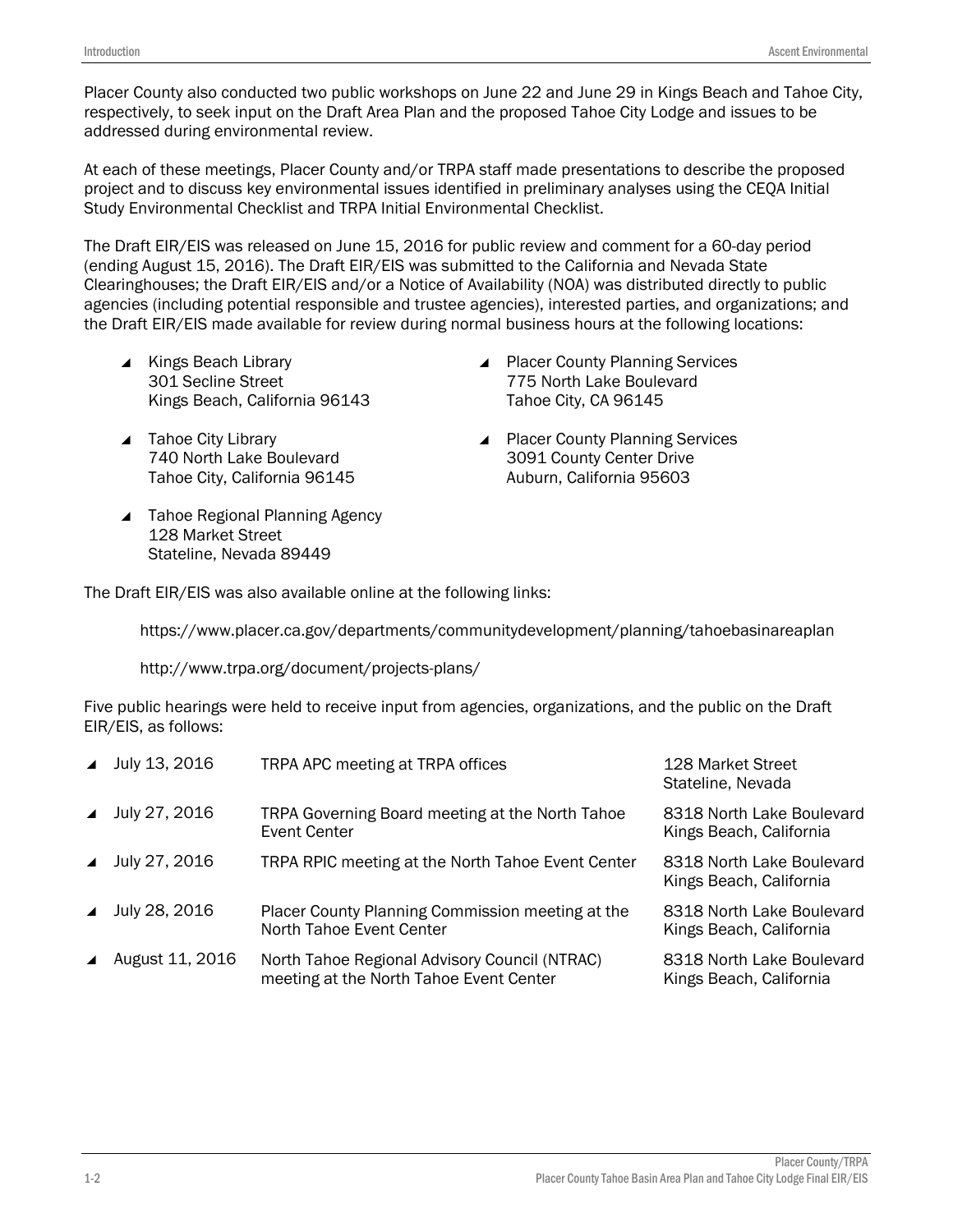#### $1.2$ ORGANIZATION OF THIS FINAL EIR/EIS

This Final EIR/EIS is organized as follows:

Chapter 1, "Introduction," provides an introduction and overview of the Final EIR/EIS, describes the background and organization of the Final EIR/EIS, lists all parties that submitted written comments on the Draft EIR/EIS during the public review period and summarizes public hearings held during this period.

Chapter 2, "Corrections and Revisions to the Draft EIR/EIS," presents revisions to the project and the Draft EIR/EIS text made in response to comments, or by the lead agency to amplify, clarify or make minor modifications or corrections. Changes in the text are signified by strikeouts where text is removed and by underline where text is added.

Chapter 3, "Comments and Responses," contains copies of the comment letters received during the public review period, copies of the summary notes from the public hearings, and responses to the comments. The chapter begins with a set of master responses that were prepared to comprehensively respond to multiple comments that raised similar issues. A reference to the master response is provided, where relevant, in responses to the individual comment.

Chapter 4, "Mitigation Monitoring and Reporting Program," includes a description of the CEQA requirements for monitoring or reporting programs for projects approved by a public agency. In addition, the Mitigation Monitoring and Reporting Program (MMRP) includes the mitigation measures recommended in the Draft EIR/EIS (including revisions to those measures as described in Chapter 2 of this Final EIR/EIS), the party responsible for monitoring implementation of the mitigation measures, and the milestones for implementation and monitoring. The intent of the MMRP is to prescribe and enforce the proper and successful implementation of the mitigation measures identified in the EIR/EIS.

Chapter 5, "Report Preparers," identifies the lead agency contacts and preparers of the Final EIR/EIS.

Chapter 6, "References," identifies the organizations and persons consulted during preparation of the Final EIR/EIS and the documents used as sources for the analysis.

#### $1.3$ LIST OF COMMENTERS

Table 1-1 identifies the numerical designation for each comment letter received on the Draft EIR/EIS, its author, and the date. The letters are organized alphabetically within groups by agency, organization and individuals, followed by public hearing summary notes.

<span id="page-2-0"></span>

| Table 1-1       | <b>List of Commenters</b>                                        |                                                  |  |
|-----------------|------------------------------------------------------------------|--------------------------------------------------|--|
| Letter/Hearing# | <b>Commenter</b>                                                 | Date of Comment<br>(Date Received, if different) |  |
| <b>Agencies</b> |                                                                  |                                                  |  |
|                 | California Department of California Highway Patrol               | August 10, 2016                                  |  |
|                 | California Department of Forestry and Fire Protection (CAL FIRE) | August 8, 2016                                   |  |
| 3               | California Department of Parks and Recreation                    | August 9, 2016                                   |  |
| 4               | California Department of Transportation                          | August 15, 2016                                  |  |
| 5               | California Tahoe Conservancy                                     | August 15, 2016                                  |  |
| 6               | North Tahoe Fire Protection District                             | August 15, 2016                                  |  |
|                 | Placer County Agriculture Department                             | August 10, 2016                                  |  |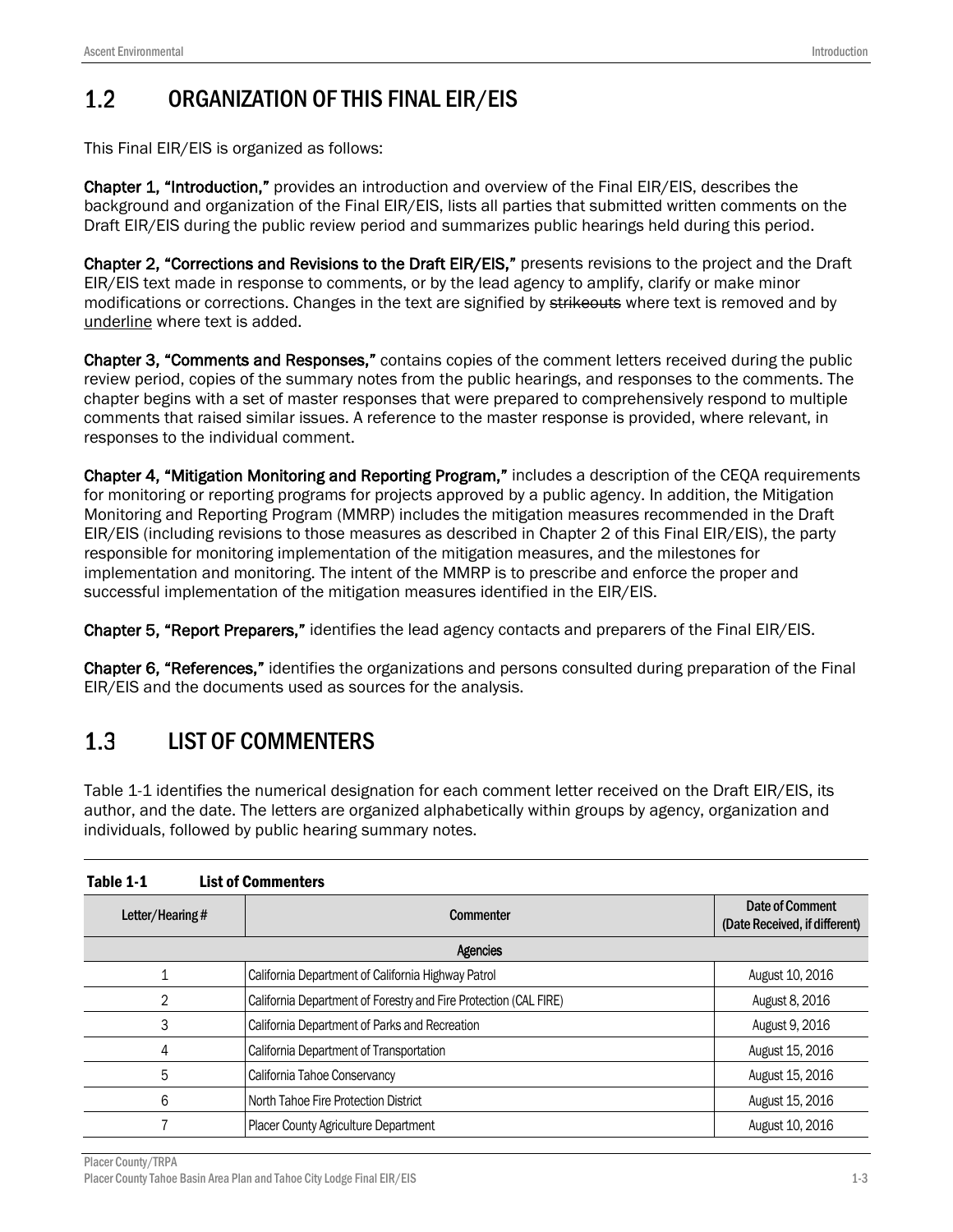| Table 1-1<br><b>List of Commenters</b> |                                                            |                                                         |  |
|----------------------------------------|------------------------------------------------------------|---------------------------------------------------------|--|
| Letter/Hearing#                        | <b>Commenter</b>                                           | <b>Date of Comment</b><br>(Date Received, if different) |  |
| 8                                      | Tahoe City Public Utility District                         | August 15, 2016                                         |  |
| 9                                      | Tahoe-Truckee Sanitation Agency                            | August 1, 2016                                          |  |
|                                        | Organizations                                              |                                                         |  |
| 10                                     | California Clean Energy Committee                          | August 15, 2016                                         |  |
| 11                                     | <b>Contractors Association of Truckee Tahoe</b>            | August 15, 2016                                         |  |
| 12                                     | Friends of the West Shore and Tahoe Area Sierra Club Group | August 15, 2016                                         |  |
| 13                                     | League to Save Lake Tahoe                                  | August 15, 2016                                         |  |
| 13a                                    | League to Save Lake Tahoe                                  | August 15, 2016                                         |  |
| 14                                     | North Tahoe Business Association                           | August 11, 2016                                         |  |
| 15                                     | North Tahoe Preservation Alliance                          | August 7, 2016                                          |  |
| 16                                     | Tahoe Marina Lakefront                                     | August 14, 2016                                         |  |
| 17                                     | Truckee North Tahoe Transportation Management Association  | August 15, 2016                                         |  |
|                                        | <b>Individuals</b>                                         |                                                         |  |
| 18                                     | Sally Anderson                                             | August 11, 2016                                         |  |
| 19                                     | Jamie Arno                                                 | July 26, 2016                                           |  |
| 20                                     | Wally Auerbach                                             | August 12, 2016                                         |  |
| 21                                     | Sumy Augenstein                                            | July 16, 2016                                           |  |
| 22                                     | Jeffrey Brekas                                             | August 15, 2016                                         |  |
| 23                                     | Dana Bridgman                                              | August 14, 2016                                         |  |
| 24                                     | Wayne Bunker                                               | August 9, 2016                                          |  |
| 25                                     | Thomas and Sherry Campbell                                 | August 12, 2016                                         |  |
| 26                                     | Lauren Casparis                                            | August 15, 2016                                         |  |
| 27                                     | Doug Cole                                                  | August 14, 2016                                         |  |
| 28                                     | Richard and Alexandra Cooper                               | July 12, 2016                                           |  |
| 29                                     | Richard and Alexandra Cooper                               | July 18, 2016                                           |  |
| 30                                     | William and Jeanne Cooper                                  | August 6, 2016                                          |  |
| 31                                     | James Cornell                                              | July 23, 2016                                           |  |
| 32                                     | Laurie Cornell                                             | July 22, 2016                                           |  |
| 33                                     | <b>Kerry Dantzig</b>                                       | July 17, 2016                                           |  |
| 34                                     | <b>Christine Davis</b>                                     | July 13, 2016                                           |  |
| 35                                     | Gary Davis                                                 | No date                                                 |  |
| 36                                     | <b>Tray DeGuire</b>                                        | August 12, 2016                                         |  |
| 37                                     | Jeanne Eber                                                | August 14, 2016                                         |  |
| 38                                     | Dave and Diane Edwards                                     | July 27, 2016                                           |  |
| 39                                     | Patsy and Edwards                                          | July 8, 2016                                            |  |
| 40                                     | Jay Garbarino                                              | August 12, 2016                                         |  |
| 41                                     | Lorraine and Ralph Gordon                                  | August 11, 2016                                         |  |
| 42                                     | Lorry Gordon                                               | August 15, 2016                                         |  |
| 43                                     | Lorraine and Ralph Gordon, and Robert Falconer             | August 11, 2016                                         |  |

### Placer County/TRPA 1-4 Placer County Tahoe Basin Area Plan and Tahoe City Lodge Final EIR/EIS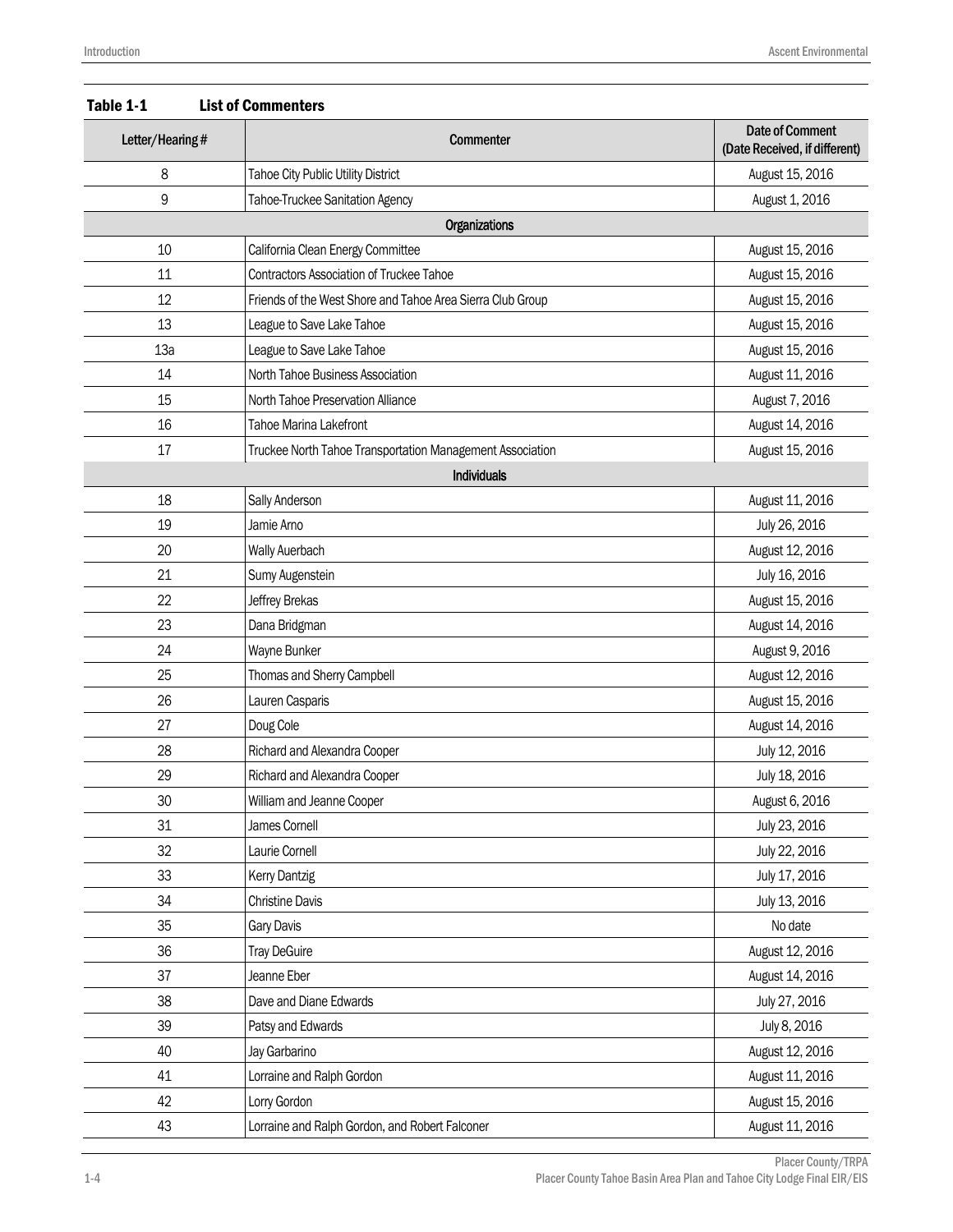| Letter/Hearing# | <b>Commenter</b>                | <b>Date of Comment</b><br>(Date Received, if different) |
|-----------------|---------------------------------|---------------------------------------------------------|
| 44              | Marsha Handley                  | July 10, 2016                                           |
| 45              | <b>Brad Hester</b>              | August 13, 2016                                         |
| 46              | Carol Hester                    | August 12, 2016                                         |
| 47              | Donald and Adrienne Hildebrandt | July 19, 2016                                           |
| 48              | Martin and Suzanne Hirsch       | July 27, 2016                                           |
| 49              | Debbie Kelly-Hogan              | August 5, 2016                                          |
| 50              | June Johnsen                    | August 16, 2016                                         |
| 51              | Ross Kaiser                     | July 23, 2016                                           |
| 52              | Renee Koijane                   | August 14, 2016                                         |
| 53              | <b>Bryan Kreul</b>              | August 15, 2016                                         |
| 54              | <b>Gregg Lien</b>               | August 15, 2016                                         |
| 54A             | Gregg Lien                      | August 22, 2016                                         |
| 55              | Amy Loebl                       | August 14, 2016                                         |
| 56              | Fred and Amy Loebl              | August 11, 2016                                         |
| 57              | Robert Loebl                    | August 11, 2016                                         |
| 58              | Ridge Lundwall                  | August 9, 2016                                          |
| 59              | Kevin and Faye Madigan          | August 11, 2016                                         |
| 60              | <b>Todd Mather</b>              | August 15, 2016                                         |
| 61              | John and Janet McClave          | August 7, 2016                                          |
| 62              | Robert and Brady McClintock     | No date                                                 |
| 63              | Billy and Aileen McDonald       | July 27, 2016                                           |
| 64              | Richard McDonald                | July 28, 2016                                           |
| 65              | Rebecca McFadden                | August 15, 2016                                         |
| 66              | Gary Mendivil                   | July 24, 2016                                           |
| 67              | Alexander Mourelatos            | August 15, 2016                                         |
| 68              | Carolyn Myrmel                  | July 8, 2016                                            |
| 69              | Vicki O'Gara                    | August 2, 2016                                          |
| $70\,$          | Mitch Packard                   | August 14, 2016                                         |
| 71              | Eleanor Perazzo                 | August 11, 2016                                         |
| 72              | Gary Peterson                   | August 13, 2016                                         |
| 73              | Robert Quandt                   | July 28, 2016                                           |
| 74              | Arthur Ronat                    | August 10, 2016                                         |
| 75              | Jonny Roscher                   | August 15, 2016                                         |
| 76              | Alan Rosenberg                  | July 24, 2016                                           |
| 77              | Ron Rosenberg                   | July 22, 2016                                           |
| 78              | Sue Rosenberg                   | July 23, 2016                                           |
| 79              | Frank Rosman                    | July 26, 2016                                           |
| 80              | Frank Rosman                    | August 11, 2016                                         |
| 81              | Raine Rude                      | July 18, 2016                                           |

Table 1-1 List of Commenters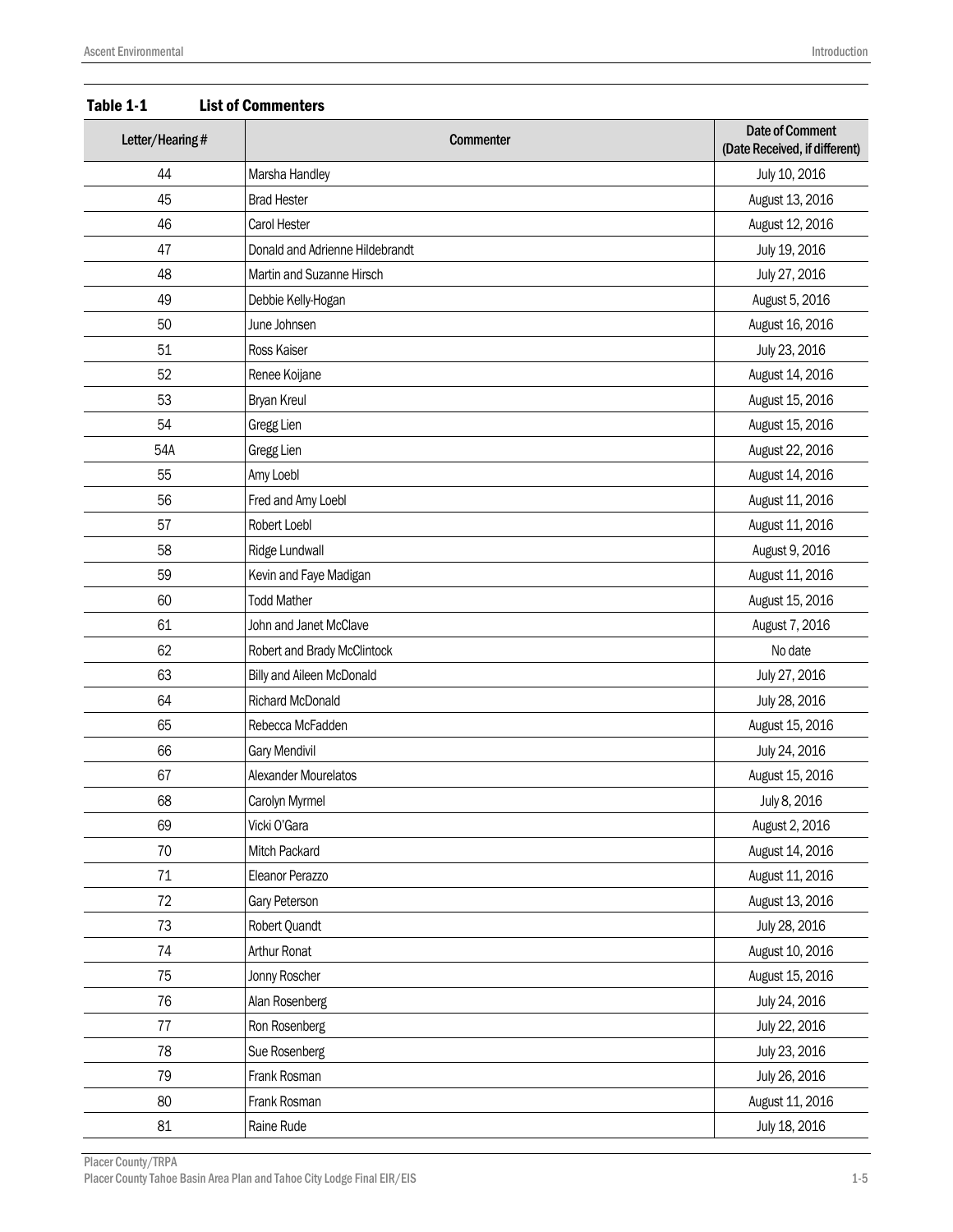| Letter/Hearing# | <b>Commenter</b>                                                         | <b>Date of Comment</b><br>(Date Received, if different) |
|-----------------|--------------------------------------------------------------------------|---------------------------------------------------------|
| 82              | Aaron Rudnick                                                            | August 9, 2016                                          |
| 83              | Antoinette Rudnick                                                       | August 9, 2016                                          |
| 84              | Rachel Rudnick                                                           | August 15, 2016                                         |
| 85              | Sam Rudnick                                                              | No date                                                 |
| 86              | Nancy Ryan                                                               | August 3, 2016                                          |
| 87              | William Sage                                                             | July 26, 2016                                           |
| 88              | <b>Stuart Seiler</b>                                                     | August 1, 2016                                          |
| 89              | Mary Anne Semrau                                                         | August 15, 2016                                         |
| 90              | Elizabeth Semrau                                                         | August 12, 2016                                         |
| 91              | Laurence Shaw                                                            | August 10, 2016                                         |
| 92              | Leonard and Judith Shaw                                                  | July 27, 2016                                           |
| 93              | <b>Harold Slear</b>                                                      | August 15, 2016                                         |
| 94              | Clark Sperry                                                             | August 11, 2016                                         |
| 95              | Clark Sperry                                                             | No date                                                 |
| 96              | Dan Tester                                                               | August 2, 2016                                          |
| 97              | Karen Wagner                                                             | August 15, 2016                                         |
| 98              | Ellie Waller                                                             | June 21, 2016                                           |
| 99              | <b>Ellie Waller</b>                                                      | July 10, 2016                                           |
| 100             | <b>Ellie Waller</b>                                                      | July 25, 2016                                           |
| 101             | <b>Ellie Waller</b>                                                      | July 27, 2016                                           |
| 102             | <b>Ellie Waller</b>                                                      | July 28, 2016                                           |
| 103             | <b>Ellie Waller</b>                                                      | August 1, 2016                                          |
| 104             | <b>Ellie Waller</b>                                                      | August 12, 2016                                         |
| 105             | <b>Ellie Waller</b>                                                      | August 12, 2016                                         |
| 106             | Peter Werbel                                                             | August 15, 20160                                        |
| 107             | Robert and Carole White                                                  | August 13, 2016                                         |
| 108             | Dave Wilderotter                                                         | August 13, 2016                                         |
| 109             | Jim Williamson                                                           | August 15, 2016                                         |
| 110             | Wade Wnuk                                                                | August 3, 2016                                          |
| 111             | Laurie Woods                                                             | August 10, 2016                                         |
|                 | <b>Public Hearings</b>                                                   |                                                         |
| 112             | Comment summary notes from the TRPA APC meeting                          | July 13, 2016                                           |
| 113             | Comment summary notes from the TRPA Governing Board meeting              | July 27, 2016                                           |
| 114             | Comment summary notes from the TRPA RPIC meeting                         | July 27, 2016                                           |
| 115             | Comment summary notes from the Placer County Planning Commission meeting | July 28, 2016                                           |
| 116             | Comment summary notes from the NTRAC meeting                             | August 11, 2016                                         |

Table 1-1 List of Commenters